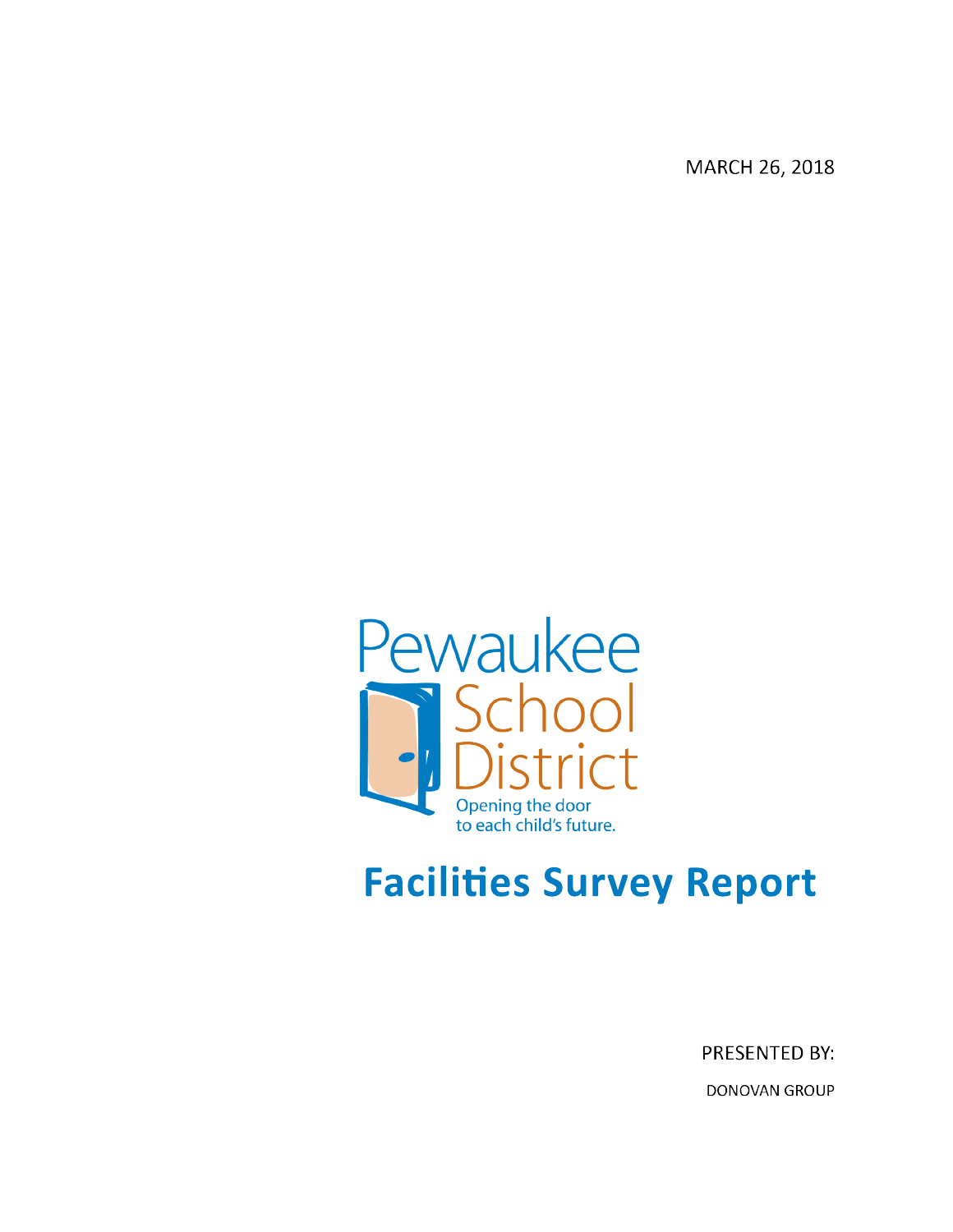## FACILITIES SURVEY REPORT

The Pewaukee School Board is committed to engaging the entire district community regarding growing enrollment in the district and the challenges of this growth. Toward that end, the board held a series of focus groups in the fall and winter and invited all community members to participate. As a result of those meetings, three solutions were created to address these enrollment increases, which are included in this survey. As a follow up to the focus groups, the board conducted a survey, the results of which are detailed in this report. The survey was developed with the Pewaukee School Board based on feedback from the focus group sessions.

A postcard survey invitation was mailed to all community members encouraging them to participate in an online survey. In addition, parents were reminded of the survey via email. In all cases, participants were asked to take the survey online by following a custom survey website address. Paper copies of the survey were also available by request. The survey opened on March 2, 2018, and it closed on March 23, 2018.

The survey was administered using the Donovan Group's survey engine. Efforts were made to ensure that all eligible respondents had the opportunity to take the survey but that no respondents took it multiple times. In accordance with best practices in online research and to protect the security of the survey, Internet protocol (IP) addresses were logged and each survey was time-stamped.

To date, there is no reason to believe that anyone has taken the survey more than once or that anyone from outside the district has taken the survey.

Finally, it is worth noting that, by design, this data is not based on a scientific sample. As such, it should be treated as qualitative data that is similar to data from a large number of focus groups. Because we used a convenience sample, it would be methodologically inappropriate to carry out a regression analysis or attempt to calculate error.

Our response pool to date is a solid one that provides sound data to the board.

#### **SURVEY RESULTS**

A total of 1,172 community members completed the survey. To complete the survey, respondents must have clicked "submit" at the end of the survey and answered all of the required questions.

Below are the questions and their corresponding responses. Questions that include an asterisk (\*) are required questions and required an answer in order for the respondent to proceed through the survey. The response data detailed below are for those who completed the survey. That is, the respondent answered all required questions and pressed submit to complete the survey. In addition to the survey conducted online, community members also had the option to take a paper survey. There were two paper surveys submitted.

| What is your age? * |       |
|---------------------|-------|
| 19 or under         | 1.5%  |
| 20-35               | 15.0% |
| 36-50               | 57.2% |
| 51-65               | 19.7% |
| Over 65             | 6.6%  |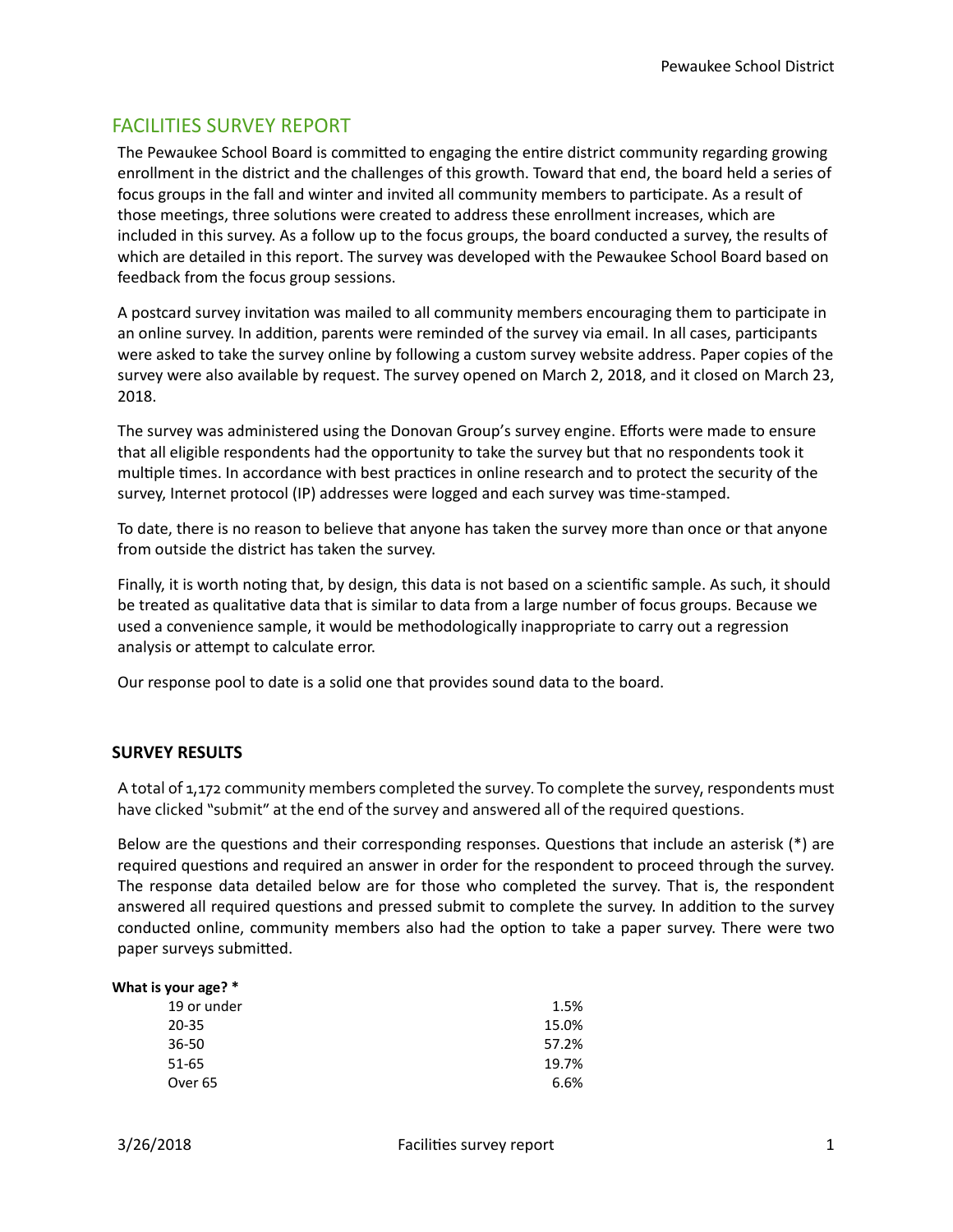| Where do you reside? *                            |       |
|---------------------------------------------------|-------|
| City of Pewaukee                                  | 55.4% |
| Village of Pewaukee                               | 35.9% |
| Other                                             | 8.7%  |
| How long have you lived in the school district? * |       |
| Less than 1 year                                  | 2.0%  |
| 1-5 years                                         | 25.6% |
| 6-10 years                                        | 19.2% |
| $11-20$ years                                     | 27.4% |
| More than 20 years                                | 17.7% |
| I do not live in the district                     | 8.1%  |
| Do you usually vote in elections?                 |       |
| Yes                                               | 91.1% |
| No                                                | 8.9%  |

## **Please check all the following that apply to you. \***

| 65.2% |
|-------|
| 15.2% |
| 12.0% |
| 57.8% |
| 19.1% |
| 2.6%  |
| 7.7%  |
| 9.5%  |
| 1.5%  |
| 11.6% |
| 1.7%  |
|       |

### **If you have school-aged children, which schools do your children attend? (Select all that apply)**

|                                                          | Pewaukee Lake Elementary School (includes 4K offsite programs) |       | 34.9% |   |
|----------------------------------------------------------|----------------------------------------------------------------|-------|-------|---|
| Horizon Elementary School                                |                                                                |       | 25.5% |   |
| Asa Clark Middle School                                  |                                                                |       | 19.4% |   |
| Pewaukee High School                                     |                                                                |       | 24.4% |   |
| Private/Parochial School                                 |                                                                |       | 2.7%  |   |
|                                                          | Public school outside of the district (open enrollment)        |       | 1.0%  |   |
| Virtual school                                           |                                                                |       | 0.0%  |   |
| My children are home-schooled                            |                                                                |       | 0.2%  |   |
| I do not have school-aged children                       |                                                                |       | 16.9% |   |
| Other                                                    |                                                                |       | 2.9%  |   |
| How satisfied are you with the Pewaukee School District? |                                                                |       |       |   |
| Very satisfied                                           |                                                                | 54.3% |       |   |
| Satisfied                                                |                                                                | 35.0% |       |   |
| Not very satisfied                                       |                                                                | 3.1%  |       |   |
| <b>Dissatisfied</b>                                      |                                                                | 1.1%  |       |   |
| No opinion                                               |                                                                | 6.4%  |       |   |
| Would you recommend the district to others?              |                                                                |       |       |   |
|                                                          | Yes, I would recommend the district to others                  | 94.9% |       |   |
|                                                          | No, I would not recommend the district to others               | 5.1%  |       |   |
| 3/26/2018                                                | Facilities survey report                                       |       |       | 2 |
|                                                          |                                                                |       |       |   |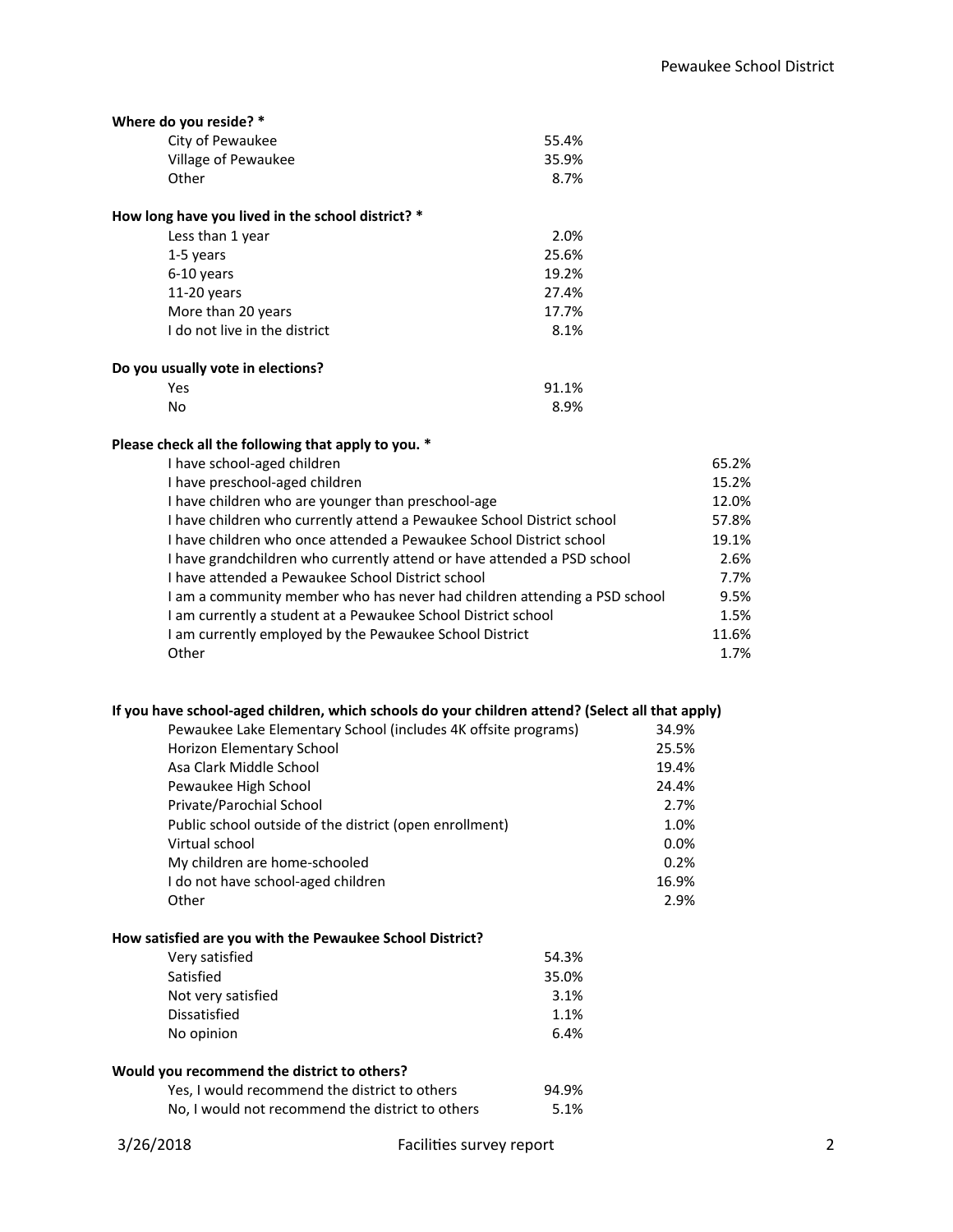|  | Where do you get most of your information about the schools and the district? (Select all that apply) |
|--|-------------------------------------------------------------------------------------------------------|
|  |                                                                                                       |

| Parent organizations                      | 27.7% |
|-------------------------------------------|-------|
| Friends or neighbors                      | 49.3% |
| My children and their friends             | 42.5% |
| District mailings                         | 54.1% |
| District website                          | 48.0% |
| District newsletter (The Perspective)     | 44.9% |
| School board meetings                     | 4.2%  |
| Teachers and staff                        | 50.5% |
| Lake Country Reporter                     | 13.3% |
| The Waukesha Freeman (GMToday.com)        | 5.8%  |
| Milwaukee Journal Sentinel (JSonline.com) | 7.9%  |
| Local blogs                               | 3.0%  |
| Local television                          | 7.2%  |
| Local radio                               | 5.3%  |
| Facebook                                  | 35.8% |
| Twitter                                   | 3.2%  |
| Other                                     | 4.0%  |

A district history and needs section outlined the current capacity issues and projections, as well as information about open enrollment. After reading this, respondents were asked about urgency of addressing these issues.

#### **I believe the district's facility needs must be addressed now. \***

| 43.9% |
|-------|
| 41.1% |
| 10.2% |
| 4.8%  |
|       |

It was then explained to respondents that recently conducted focus groups narrowed their recommendations for a solution to the needs of the district to three options. Under all of the options, there would be a standard set of improvements made, then each option would have various other changes. The standard improvements for all three options are:

- Campus site improvements to increase parking availability and improve pedestrian circulation
- Campus-wide infrastructure (mechanical, electrical, and plumbing systems) improvement upgrades
- Addition and renovations to Asa Clark Middle School to support increased Fine Arts spaces
- An addition to Pewaukee High School to include an administrative office, academic spaces, and enhancements to the secure entryway

#### **Option #1— 6-8 Grade Middle School - Asa Clark Addition**

- Students would attend 4K, Kindergarten and grades 1 and 2 at Pewaukee Lake Elementary School.
- Students in grades 3, 4, and 5 would attend Horizon Elementary School.
- Students in grades 6, 7, and 8 would attend Asa Clark Middle School.
- Current grade configuration would be maintained at Pewaukee High School (grades 9, 10, 11, and 12).
- An academic addition would be made to Asa Clark Middle School, along with additions and renovations to support increased cafeteria, art, and science department spaces.

#### **I would vote "yes" on a referendum question that included the proposed option #1 as described above, if I felt that it was affordable. \***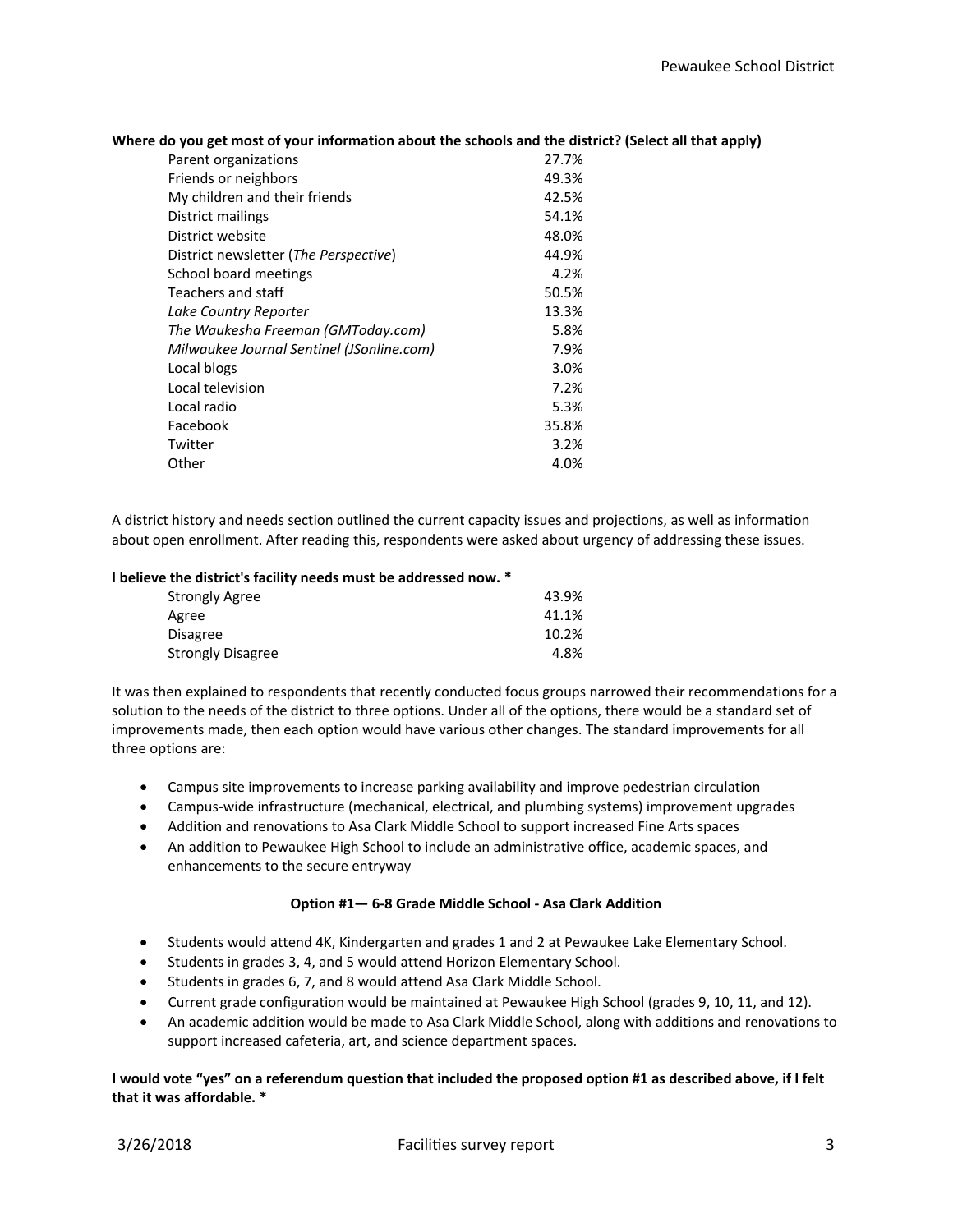| Strongly Agree    | 31.7% |
|-------------------|-------|
| Agree             | 44.5% |
| Disagree          | 15.8% |
| Strongly Disagree | 8.1%  |

Then, respondents were given the option to provided additional information, per the following question: **"Please use the space below to provide any additional information to the board as it considers proposed option #1."**

A minor theme developed related to changing grade-level configurations.

#### **Option #2: Elementary School within a School – Pewaukee Lake Addition/Renovation**

- Current grade configurations would be maintained at Pewaukee Lake Elementary School (4K, Kindergarten, and grades 1, 2, and 3), Horizon Elementary School (grades 4, 5, and 6), Asa Clark Middle School (grades 7 and 8) and Pewaukee High School (grades 9, 10, 11, and 12).
- Pewaukee Lake Elementary School would be reorganized to serve two student groups: 4K, Kindergarten, and grade 1 with dedicated support spaces and grades 2 and 3 with dedicated support spaces.
- Additions and renovations would be made to Pewaukee Lake Elementary School to support additional classrooms, a gymnasium, and dedicated educational spaces. Student, staff, and visitor experiences would be improved by creating smaller educational communities, reducing travel distances, and promoting collaboration and information sharing.

#### **I would vote "yes" on a referendum question that included the proposed option #2 as described above, if I felt that it was affordable. \***

| <b>Strongly Agree</b>    | 24.7% |
|--------------------------|-------|
| Agree                    | 38.8% |
| <b>Disagree</b>          | 26.3% |
| <b>Strongly Disagree</b> | 10.2% |

Then, respondents were given the option to provided additional information, per the following question:

**"Please use the space below to provide any additional information to the board as it considers proposed option #2."**

As with the first option, there were no clear themes, though several respondents mentioned grade-level configurations again.

#### **Option #3 – New Construction – 4K-K Early Learning Center**

- 4K and Kindergarten students would attend a newly constructed Early Learning Center.
- Students in grades 1, 2, and 3 would attend Pewaukee Lake Elementary School.
- Current grade configurations would be maintained at Horizon Elementary School (grades 4, 5, and 6), Asa Clark Middle School (grades 7 and 8), and Pewaukee High School (grades 9, 10, 11, and 12).
- A new Early Learning Center would be constructed on the existing school campus.

**I would vote "yes" on a referendum question that included the proposed option #3 as described above, if I felt that it was affordable. \***

| 23.9% |
|-------|
| 32.1% |
| 28.8% |
| 15.2% |
|       |